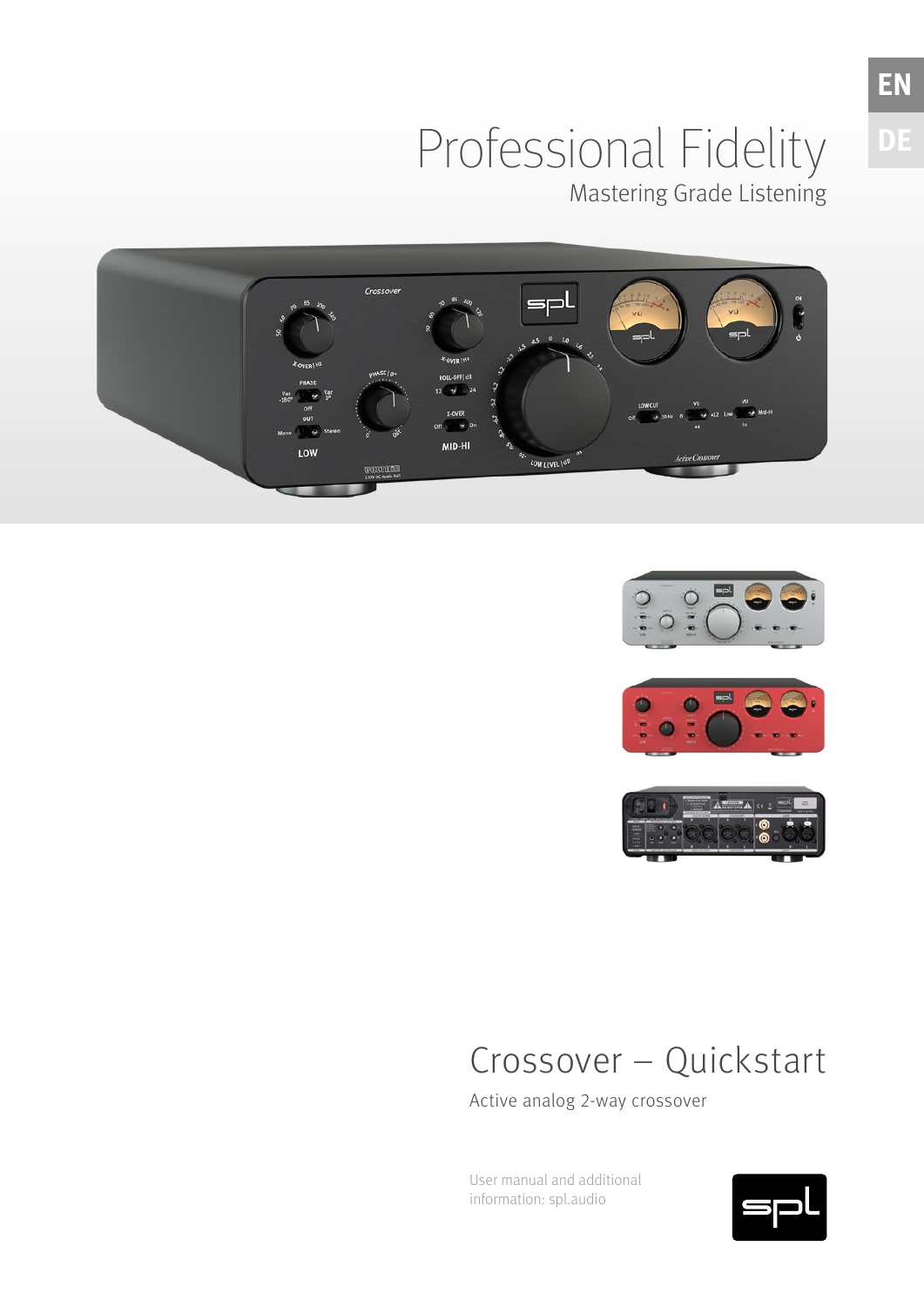### Start up

- Read the security advices on page [8!](#page-4-0) 1
- Make sure that the selected mains voltage of the Crossover is according to the mains voltage of your region. 2
- Make sure that the mains switch on the rear of the Crossover is set to Off  $(Off = 0 / On = 1).$ 3
- The standby switch on the front panel has to be set to  $\bigcup$  (standby). 4
- Connect the supplied power cord to the Crossover and an appropriate mains socket outlet. If the supplied power cord does not match your mains socket outlet, please contact your dealer. 5
- Turn off all devices you wish to connect to the Crossover. 6
	- With the RCA button on the rear you select the RCA input. If pressed, the RCA input is active, otherwise the XLR input is used. Connect the outputs of your preamplifier to the inputs of the Crossover. Please use appropriate audio cables (XLR, RCA).

Audio cables not included in the scope of delivery.

Connect the input of your subwoofer power amplifier(s) to the LOW Output of the Crossover.



You can connect a stereo, two mono or one mono power amplifier to the Crossover. In case of a mono subwoofer application, switch the LOW Mono/Stereo Switch to Mono – both LOW Outputs L and R feed the mono signal. Audio cables not included in the scope of delivery.

Connect the input of your main power amplifier(s) to the MID-HI Output of the Crossover.

Audio cables not included in the scope of delivery.

If you own an SPL device supporting AMP CTL output(s) you can trigger standby and operation. Therefore connect the AMP CTL output of the SPL device with a mono mini jack cable to the AMP CTL input of the Crossover. The Standby switch has to be set to ON in order to control the Crossover Standby via AMP CTL. Mono mini jack cable not included in the scope of delivery.

You may also use other 12V trigger controller. The Crossover is in operation mode when a switching voltage of 12 Volt DC is applied to the AMP/CTL input. As soon as the 12 Volt DC is removed, the Crossover switches back to standby mode. Use a mono mini jack cable where the tip is plus and the sleeve is minus.

7

8

9

10



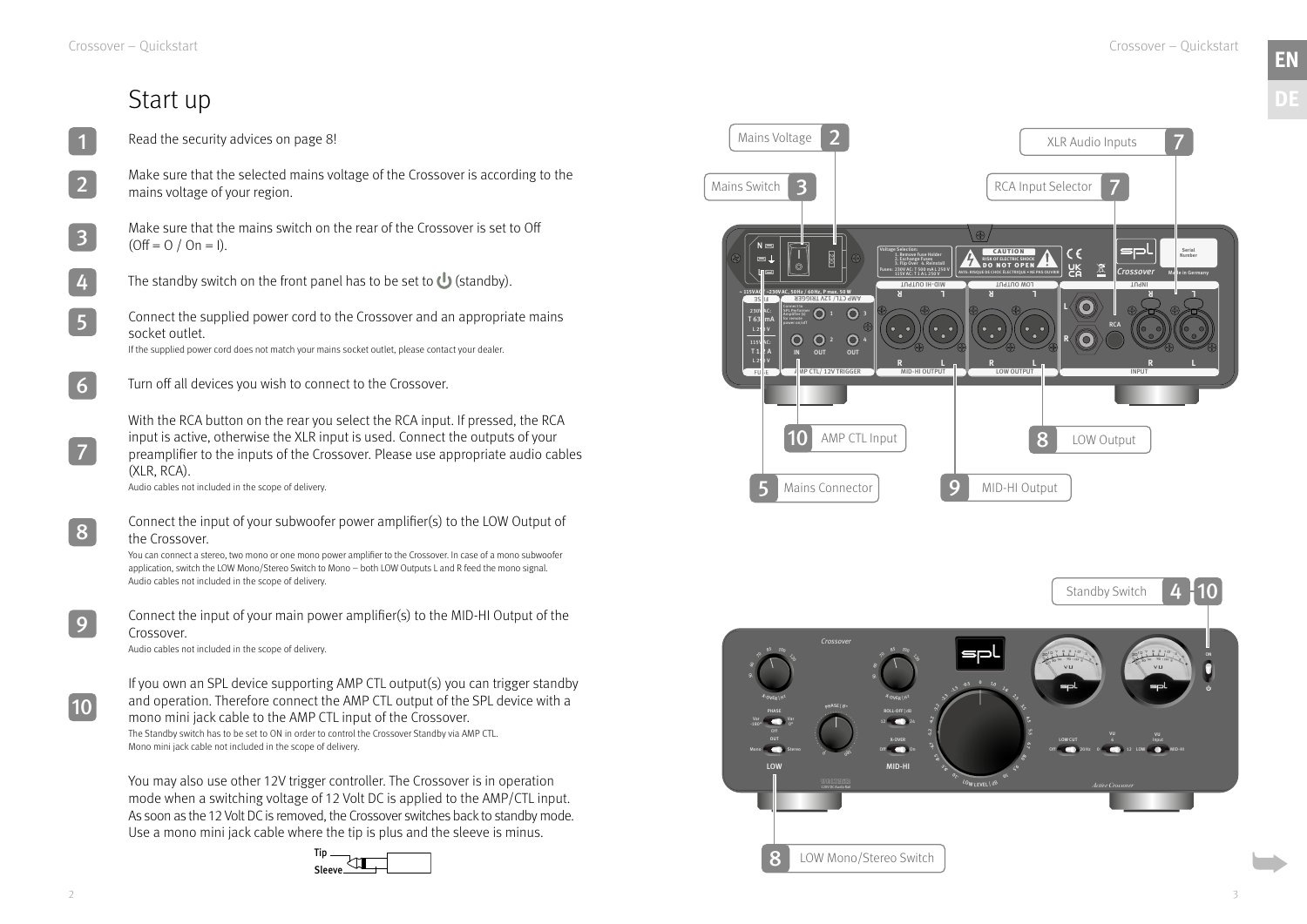Switch on mains switch on the back of the Crossover (On = I). The right VU Meter is dimly lit red.

Switch off mains switch on the rear of the Crossover (Off = O). Standby Switch Standby Switch The VU Meters no longer lights up.



If you own SPL Performer power amplifiers or other amplifiers using 12V trigger inputs you can connect the AMP CTL outputs of the Crossover with mono mini jack cables to the AMP CTL of the amps to trigger on and standby. Up to 4 amplifiers can be triggered together. Mono mini jack cable not included in the scope of delivery.

### Power up

Turn down the volume of the connected devices.

### Operation

Switch the Crossover from standby into operation by setting the standby switch to ON. Both VU Meters now lights up brightly.



### Standby

If the Crossover is connected via AMP CTL input with an SPL device supporting AMP CTL output(s), the Crossover is triggered between standby and operation together with the SPL device.

The Standby Switch has to be set to ON in order to control the Crossover Standby via AMP CTL.

### Power down

Turn down the volume of the connected devices.

11

12

13

14



Switch the Crossover into standby by setting the standby switch to  $\bigcup$  $(\bigcup$  = Standby).



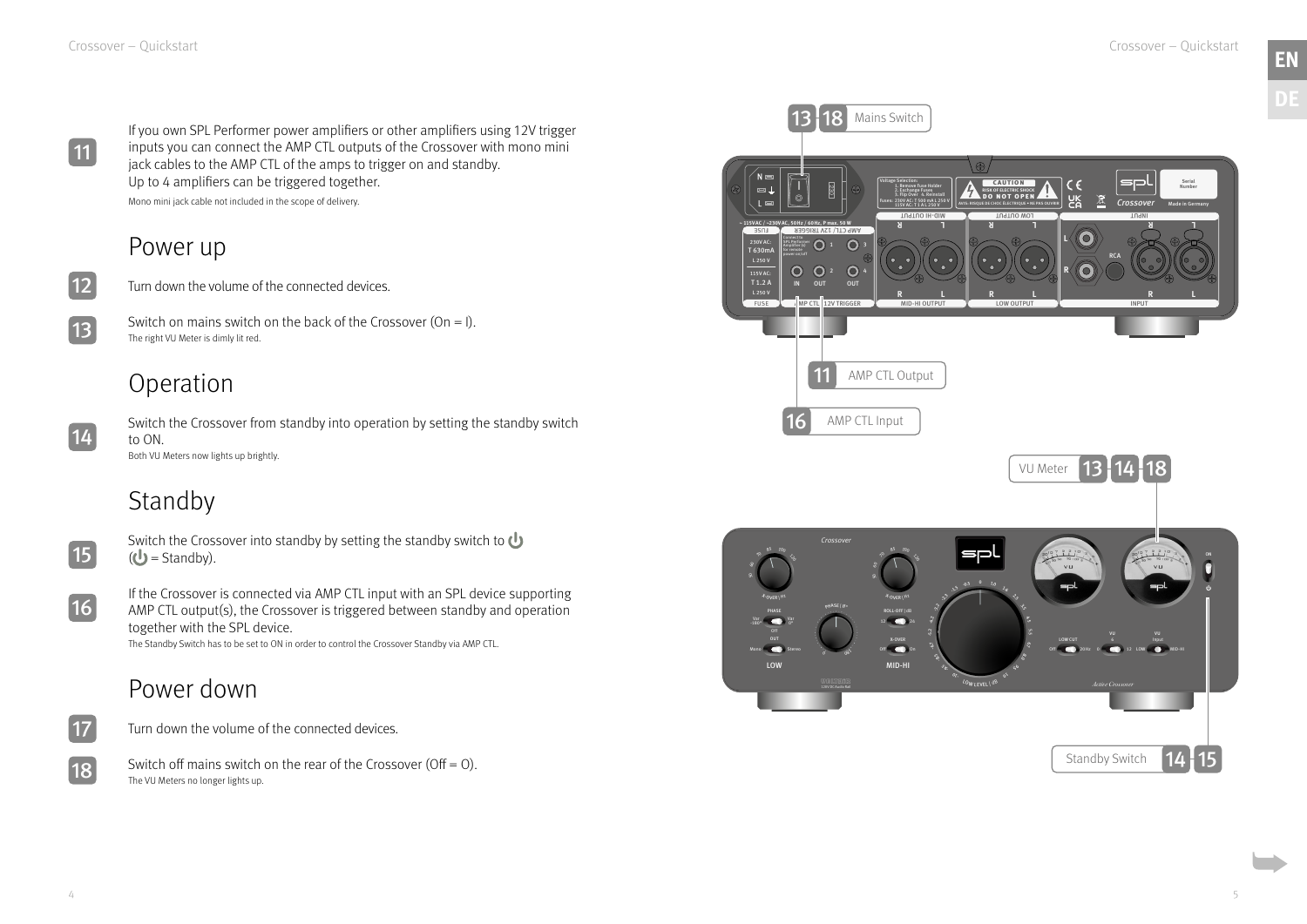### LOW Section Setup

- Choose the LOW crossover frequency (Linkwitz Riley low pass filter) with the LOW X-OVER switch: 50, 60, 70, 85, 100 or 120Hz. The roll-off is 24 dB/octave. 19
- Use the PHASE switch and the PHASE control to shift the LOW signal phase from -180° to +180° for phase aligning subwoofer and main speaker positions. 20
	- If you switch the LOW Mono/Stereo Switch to Mono both LOW Outputs L and R feed a LOW mono signal.
	- The output level of the subwoofer can be varied from -10dB to +10dB with the LOW Level control.

### MID-HI Section Setup

Choose a MID-HI crossover frequency (Linkwitz Riley high pass filter) with the MID-HI X-OVER switch: 50, 60, 70, 85, 100 or 120Hz.

Select the roll-off with the ROLL-OFF Switch: 12 or 24 dB/octave. Normally the crossover frequency is equal to the LOW setting.



The MID-HI crossover can be disabled with the MID-HI X-OVER On/Off switch in case the top speakers shall operate full range.

### Basic Controls

- The Crossover is equiped with a 20Hz low cut filter. If on (20Hz) the input signal is filtered below 20Hz by 12dB/octave for both frequency ranges – LOW and MID-HI.
- 27

With the VU meter sensitivity switch you can lower the displayed VU levels by 6 or 12dB in case you are running hot signal levels.

You can select the VU meter source: the LOW frequency range, the MID-HI frequency range or the input signal.

21

22

23

24

25

26

28

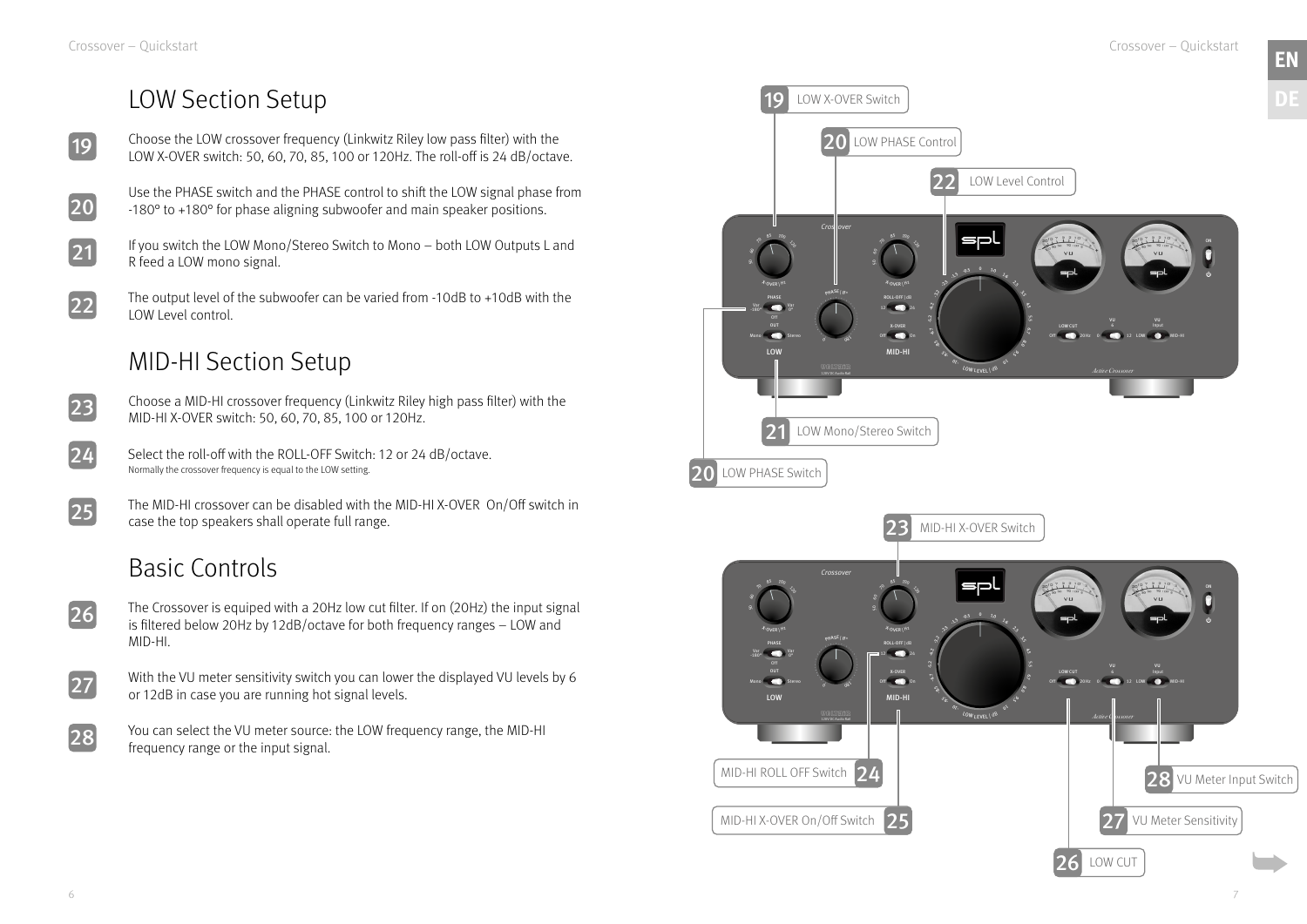## <span id="page-4-0"></span>Security Advices

#### **Before starting up the device:**

- Read thoroughly and follow the security advices.
- Read thoroughly and follow the Quickstart.
- •Observe all warning instructions on the device.
- Please keep the user manual as well as the security advices in a safe place for future reference.

# **Warning**

Always follow the security advices listed below to avoid serious injuries or even deadly accidents due to electric shocks, short circuit, fire or other dangers. The following are examples of such risks and do not represent an exhaustive list:

#### **Power supply/Power cord**

Do not place the power cord near heat sources such as heaters or radiators and do not excessively bend or otherwise damage the cord, do not place heavy objects on it, or place it in a position where anyone could walk on, trip over, or roll anything over it. Only use the voltage indicated on the device.

Only use the supplied power cord/plug. If you intend to use the device in an area other than in the one you purchased it, the included power cord may not be compatible. In this case please contact your dealer.

Be sure to connect the device to an appropriate mains socket outlet with a protective grounding connection. Improper grounding can cause electrical shock.

### **Do not open**

This device contains no user-serviceable parts. Do not open the device or attempt to disassemble the internal parts or modify them in any way. If it should appear to be malfunctioning, turn off the power immediately, unplug the power cord from the mains socket outlet and have it inspected by a qualified professional.

#### **Water warning**

Do not expose the device to rain, or use it near water or in damp or wet conditions, or place anything on it (such as vases, bottles or glasses) containing liquids which might spill into any openings. If any liquid such as water seeps into the device, turn off the power immediately and unplug the power cord from the mains socket outlet. Then have the device inspected by a qualified professional.

Never insert or remove an electric plug with wet hands.

#### **Fire warning**

Do not put burning items, such as candles, on the unit. A burning item may fall over and cause a fire.

#### **Lightning**

Before thunderstorms or other severe weather, disconnect the device from the mains socket outlet; do not do this during a storm in order to avoid life threatening lightning strikes. Similarly, disconnect all the power connections of other devices, antenna and phone/network cables which may be interconnected so that no damage results from such secondary connections.

#### **If you notice any abnormality**

When one of the following problems occur, immediately turn off the power switch and disconnect the electric plug from the mains socket outlet. Then have the device inspected by a qualified professional.

- The power cord or plug gets frayed or damaged.
- The device emits unusual smells or smoke.
- An object has fallen into the unit.
- There is a sudden loss of sound during the use of the the device.



Always follow the basic precautions listed below to avoid the possibility of physical injury to you or others, or damage to the device or other property. These precautions include, but are not limited to, the following:

#### **Power supply/Power cord**

Windows® is a registered trademark of Microsoft® Corporation in the United States and other countries. Apple, Mac and Macintosh are trademarks of Apple Inc., registered in the U.S. and other countries.

When removing the electric plug from the device or an mains socket outlet, always pull on the plug itself and not the cord. Pulling the cord may damage it. Unplug the device from the mains socket outlet when the device is not used for a while.

#### **XLR output connector**

Touching the open pins of the XLR output connector may result in an uncomfortable feeling.

#### **Location**

Do not place the device in an unstable position where it might accidentally fall over.

Do not block the vents. This device has ventilation holes to prevent the internal temperature from rising too high. In particular, do not place the device on its side or upside down. Inadequate ventilation can result in overheating, possibly causing damage to the device or even fire. Do not place the device in a location where it may come into contact with corrosive gases or salty air. This may result in malfunction.

Before moving the device, remove all connected cables. When setting up the device, make sure that the mains socket outlet you are using is easily accessible. If some trouble or malfunction occurs, immediately turn off the power switch and disconnect the plug from the mains socket outlet. Even when the power switch is turned off, electricity is still flowing to the product at a minimum rate. When you are not using the device for a long time, make sure to unplug the power cord from the wall mains socket outlet.

#### **Connections**

Before connecting the device to other devices, power down all devices. Before power on or off the devices, set all volume levels to minimum.

Only use appropriate cables to connect the device with other devices. Make sure that the cables you use are intact and comply with the electrical specifications of the connection. Other connections can lead to health risks and damage the equipment.

#### **Handling**

Operate the controls and switches only as described in the manual. Incorrect adjustments outside safe parameters can lead to damage. Never use excessive force on the switches or controls.

Do not insert your fingers or hands in any gaps or openings of the device.

Avoid inserting or dropping foreign objects (paper, plastic, metal, etc.) into any gaps or openings of the device. If this happens, power down immediately and unplug the power cord from the mains socket outlet. Then have the device inspected by a qualified professional.

Do not expose the device to excessive dust or vibrations or extreme cold or heat (such as direct sunlight, near a heater or in a car during the day) to prevent the possibility of causing damage to the housing, the internal components or unstable operation.

If the ambient temperature of the device suddenly changes, condensation can occur (if for example the device is relocated or is affected by a heater or air conditioning).

Using the device while condensation is present may result in malfunction. Do not power on the device for a few hours until the condensation is gone. Only then it is safe to power on.

### **Cleaning**

Disconnect the device from your mains socket outlet before cleaning.

Do not use any solvents, as these can damage the chassis finish. Use a dry cloth, if necessary, with an acidfree cleaning oil.

### **Disclaimer**

The company names and product names in this manual are the trademarks or registered trademarks of their respective companies.

SPL and the SPL Logo are registered trademarks of SPL electronics GmbH.

SPL cannot be held responsible for damage caused by improper use or modification of the device or data that is lost or destroyed.

### **Notes on Environmental Protection**



At the end of its operating life, this product must not be disposed with regular household waste but must be returned to a collection point for the recycling of electrical and electronic equipment.

The wheelie bin symbol on the product, user manual and packaging indicates that.

For proper treatment, recovery and recycling of old products, please take them to applicable collection points in accordance with your national legislation and the Directives 2012/19/EU.

The materials can be reused in accordance with their markings. Through reuse, recycling of raw materials, or other forms of recycling of old products, you are making an important contribution to the protection of our environment.

Your local administrative office can advise you of the responsible waste disposal point.

This directive only applies to countries inside the EU. If you wish to discard devices outside the EU, please contact your local authorities or dealer and ask for the correct method of disposal.

WEEE-Reg-No.: 973 349 88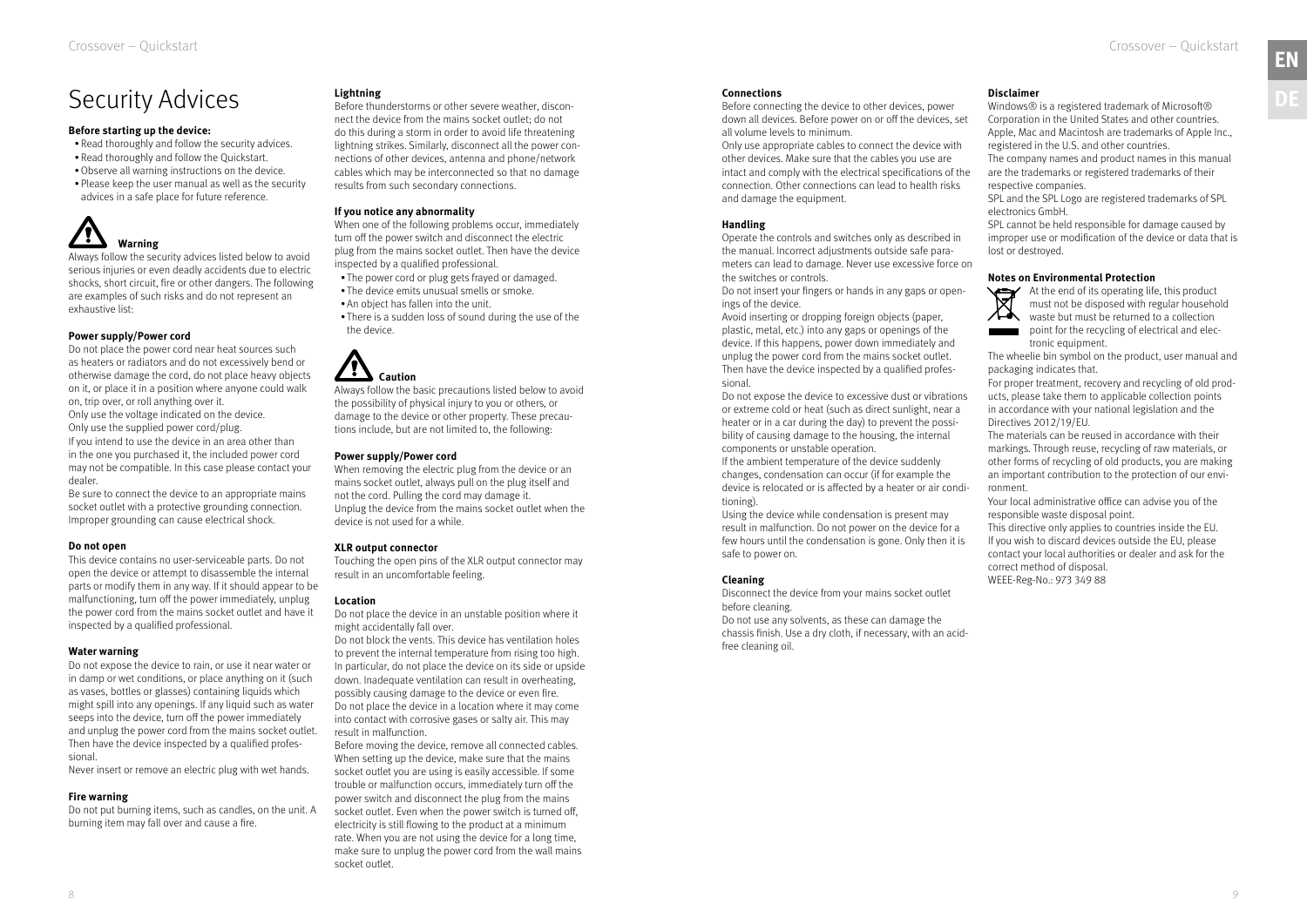Crossover – Quickstart



## Professional Fidelity Mastering Grade Listening







Bedienungsanleitung und weitere Informationen: spl.audio



### Crossover – Quickstart

Aktive analoge 2-Wege Frequenzweiche

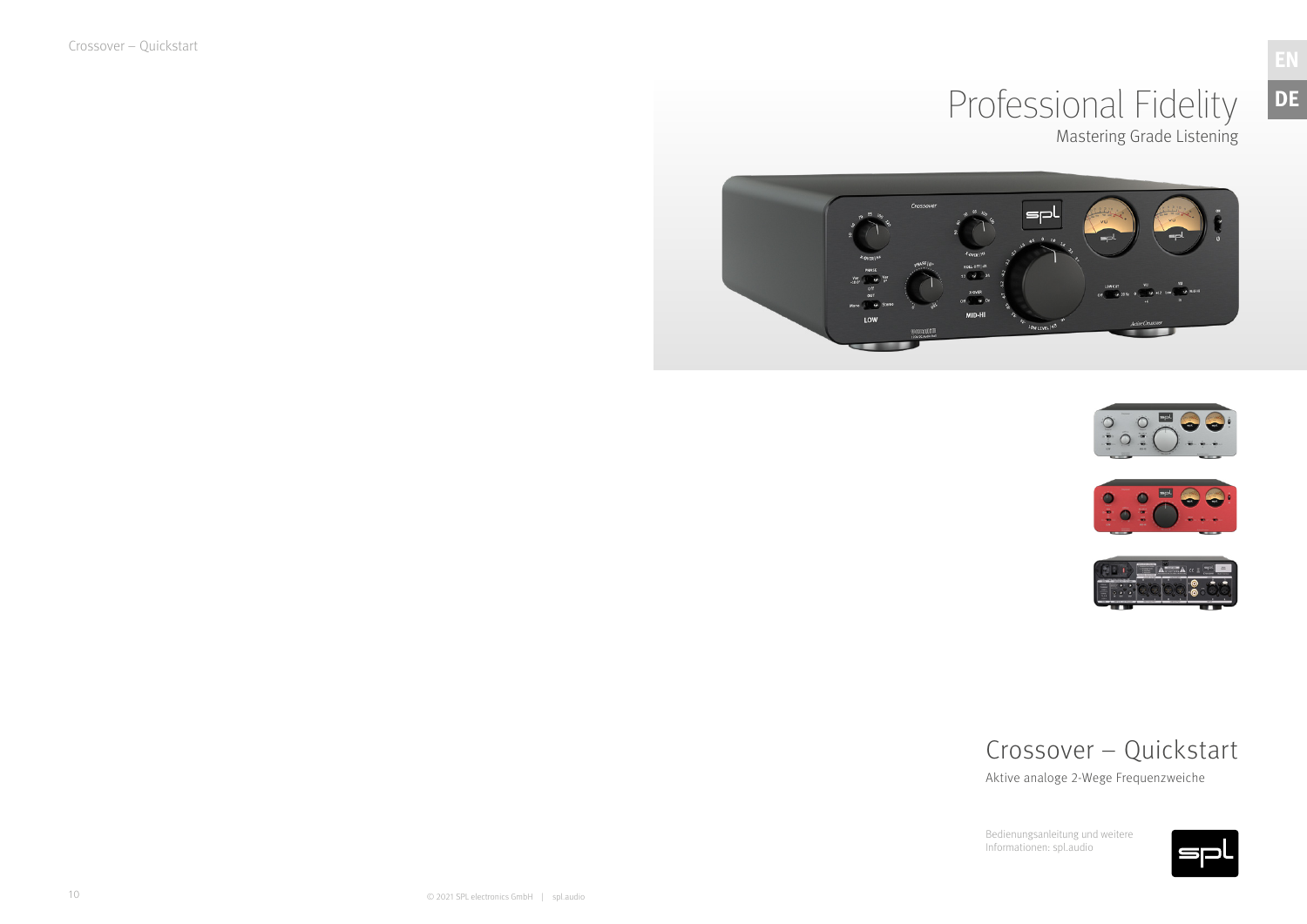



### Inbetriebnahme

|   | Lesen Sie die Sicherheitshinweise auf Seite 18.                                                                                                                                                                                                                                                                                                                                                                                   |
|---|-----------------------------------------------------------------------------------------------------------------------------------------------------------------------------------------------------------------------------------------------------------------------------------------------------------------------------------------------------------------------------------------------------------------------------------|
|   | Stellen Sie sicher, dass die eingestellte Netzspannung des Crossover mit der<br>Spannung in Ihrer Region übereinstimmt.                                                                                                                                                                                                                                                                                                           |
|   | Achten Sie darauf, dass sich der Netzschalter auf der Rückseite des Crossover in<br>der Aus-Stellung befindet (Aus = $0/$ Ein = I).                                                                                                                                                                                                                                                                                               |
| 4 | Der Stand-By-Schalter auf der Vorderseite muss sich in der Stellung U befinden.                                                                                                                                                                                                                                                                                                                                                   |
| 5 | Schließen Sie das mitgelieferte Netzkabel an das Crossover und an eine Steck-<br>dose an.<br>Wenn das mitgelieferte Netzkabel nicht in Ihre Steckdose passt, wenden Sie sich bitte an Ihren Händler.                                                                                                                                                                                                                              |
|   | Schalten Sie alle Geräte aus, die Sie am Crossover anschließen wollen.                                                                                                                                                                                                                                                                                                                                                            |
|   | Mit dem RCA-Schalter wählen Sie den Eingang. Wenn der RCA-Schalter gedrückt<br>ist, ist der Cinch-Eingang ausgewählt, ansonsten der XLR-Eingang. Stellen Sie<br>eine Verbindung vom Ausgang Ihres Vorverstärkers zu einem Eingang (INPUT)<br>des Crossover mit einem geeigneten Audiokabel (XLR, Cinch) her.<br>Audiokabel nicht im Lieferumfang enthalten.                                                                       |
|   | Verbinden Sie die Eingänge Ihrer Subwoofer-Endstufe mit dem LOW-Ausgang<br>des Crossover.<br>Sie können eine Stereo-Endstufe, zwei Mono-Endstufen sowie eine Mono-Endstufe an das Crossover anschließen.<br>Wenn Sie nur einen Subwoofer haben, stellen Sie den LOW Mono/Stereo-Schalter auf Mono - das Mono LOW-Si-<br>gnal wird auf beide LOW-Ausgänge (L und R) geführt.<br>Audiokabel nicht im Lieferumfang enthalten.        |
|   | Verbinden Sie die Eingänge Ihrer Main-Lautsprecher-Endstufe mit dem<br>MID-HI-Ausgang des Crossover.                                                                                                                                                                                                                                                                                                                              |
|   | Wenn Sie ein SPL Gerät mit AMP CTL-Ausgängen besitzen, können Sie beide Geräte<br>zwischen Betrieb und Stand-By schalten. Verbinden Sie dazu den AMP CTL-Eingang<br>des Crossover und des SPL Gerätes mit einem Mono-Miniklinken-Kabel.<br>Der Stand-By-Schalter muss sich in der ON-Stellung befinden, damit das Crossover über den AMP CTL gesteuert<br>werden kann.<br>Mono-Miniklinken-Kabel nicht im Lieferumfang enthalten. |
|   | Sie können auch eine andere 12V-Steuerung nutzen. Wenn eine Schaltspannung<br>von 12 Volt DC am AMP CTL-Anschluss anliegt, ist das Crossover in Betrieb.<br>Sobald die Schaltspannung von 12 Volt DC abgeschaltet wird, schaltet das                                                                                                                                                                                              |

Crossover in Stand-By. Benutzen Sie ein Mono-Miniklinken-Kabel mit der Belegung

 $Tip = Plus$  und Sleeve = Minus.



**DE**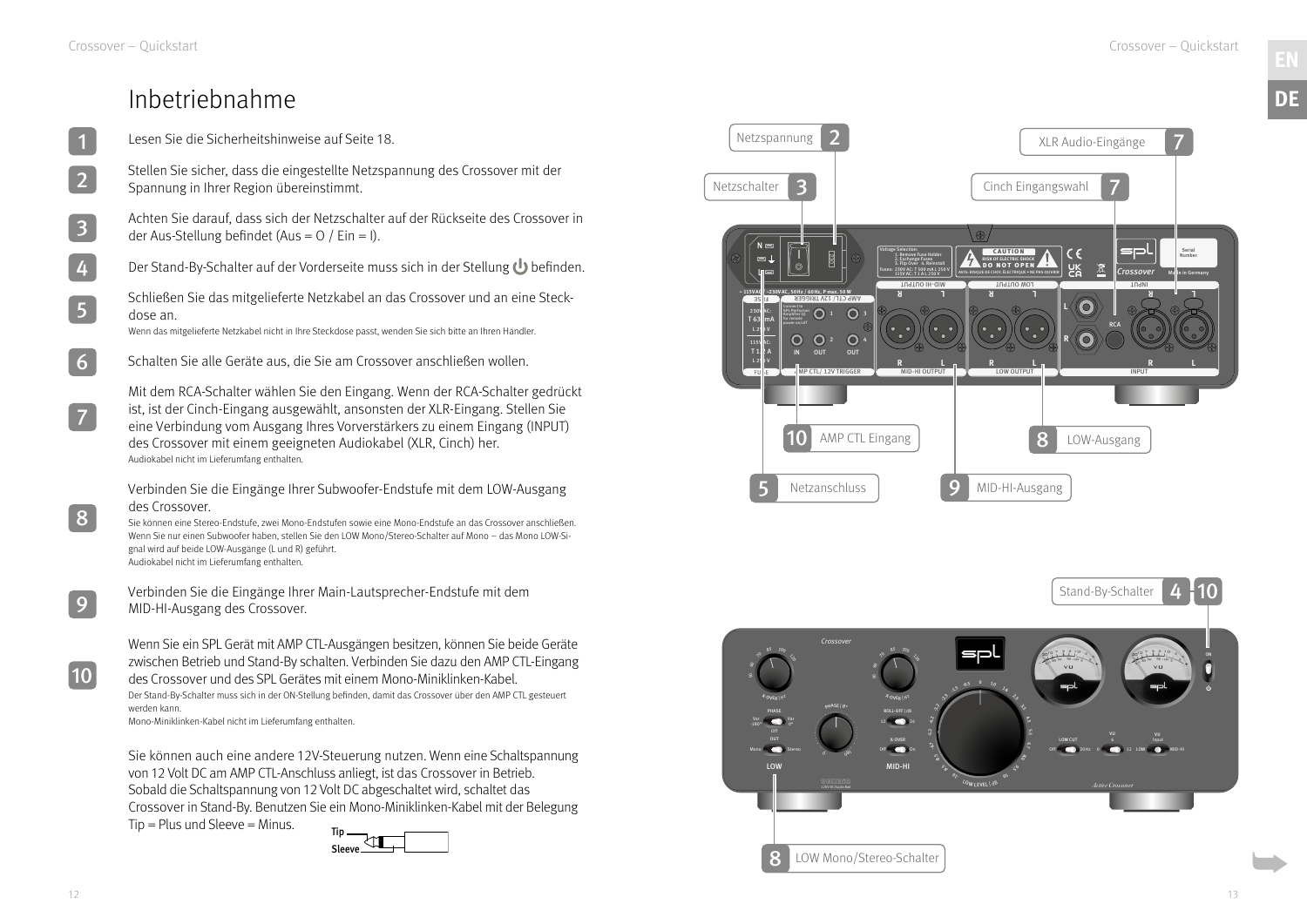Wenn Sie SPL Performer-Endstufen oder andere Endstufen mit einer 12V-Steuerung besitzen, können Sie Mono-Miniklinken-Kabel zwischen den Crossover AMP CTL-Outputs und den Performer-Endstufen anschließen, um die Endstufen zusammen mit dem Crossover zwischen Betrieb und Stand-By zu schalten. Sie können bis zu 4 Endstufen zwischen Betrieb und Stand-By schalten. Mono-Miniklinken-Kabel nicht im Lieferumfang enthalten.

Schalten Sie das Crossover mit dem Stand-By-Schalter in den Stand-By-Modus  $(U =$ Stand-By).

### Einschalten

Regeln Sie die Lautstärke der angeschlossenen Geräte herunter.

Schalten Sie den Netzschalter auf der Rückseite des Crossover ein (Ein = I). Das rechte VU-Meter leuchtet nun schwach rot.

### Betrieb

 $\boxed{14}$ 

Schalten Sie das Crossover mit dem Stand-By-Schalter aus dem Stand-By-Modus in den Betrieb (ON = Betrieb). Die VU-Meter leuchtet nun stark.

## Stand-By

 $\boxed{15}$ 

Wenn das Crossover über den AMP CTL-Eingang mit einem SPL Gerät mit AMP CTL-Ausgängen verbunden ist, wird das Crossover zusammen mit dem Gerät zwischen Betrieb und Stand-By geschaltet.

Der Stand-By-Schalter muss sich in der ON-Stellung befinden, damit das Crossover über den AMP CTL gesteuert werden kann.

### Ausschalten

Regeln Sie Lautstärke der angeschlossenen Geräte herunter.

Schalten Sie den Netzschalter auf der Rückseite des Crossover aus (Aus = O). Die VU-Meter leuchtet nun nicht mehr.

11



13





18



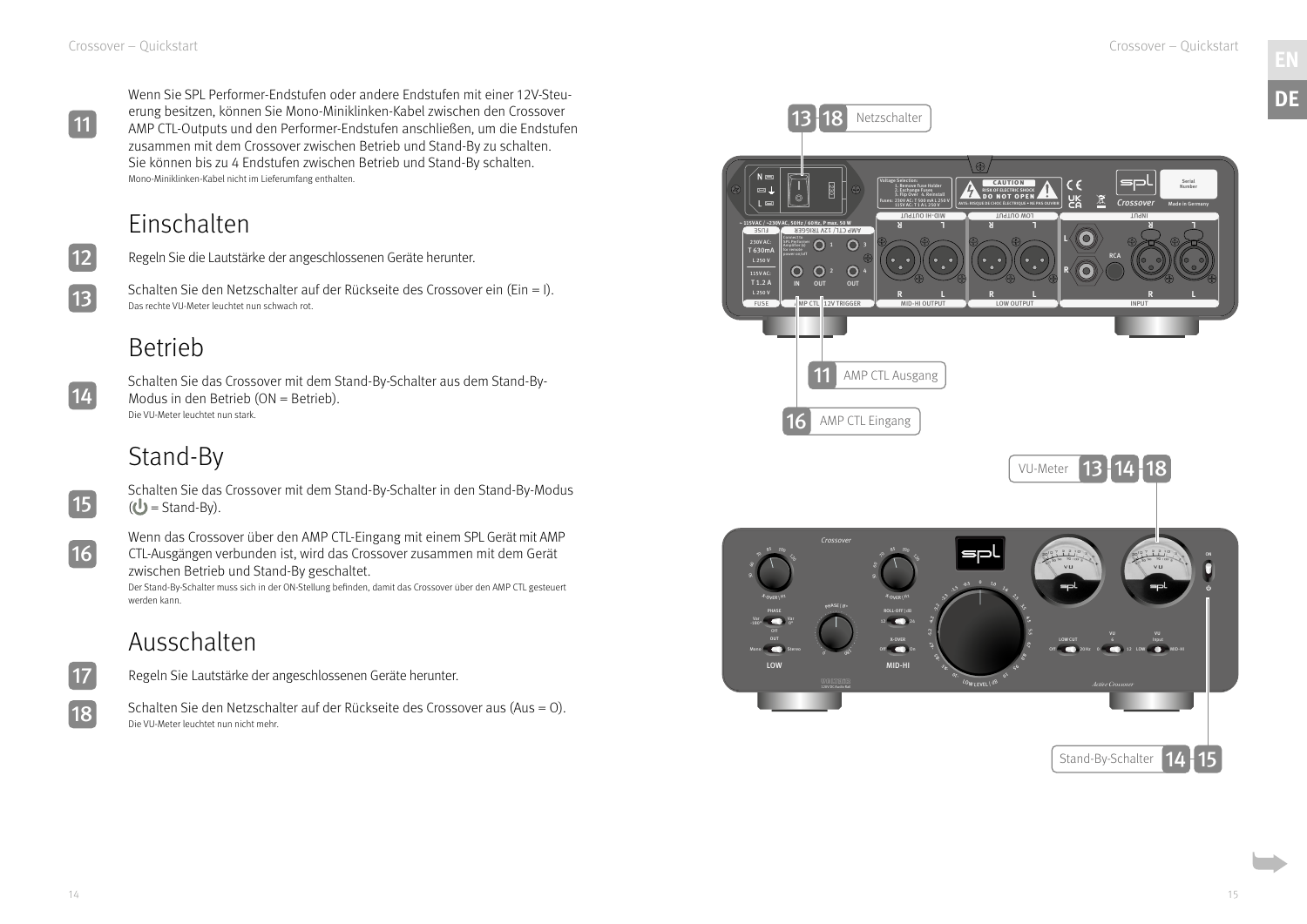### LOW-Bereich Einstellungen

Wenn der LOW Mono-/Stereo-Schalter auf Mono gestellt wird, liegt auf beiden LOW-Ausgängen (L und R) ein Mono-Signal des LOW-Bereichs.

- Das Crossover ist mit einem 20Hz Low Cut filter augestattet. Wenn er eingeschaltet ist (20Hz) wird das Eingangssignal unterhalb von 20Hz mit 12dB pro Oktave abgesenkt. Das gilt für beide Frequenzbereiche – LOW und MID-HI. 26
- $\overline{27}$

Die Lautstärke des Subwoofer kann mit dem LOW-Lautstärke-Regler fein justiert werden, zwischen -10dB und +10dB.

### MID-HI-Bereich Einstellungen

- Wählen Sie mit dem MID-HI X-OVER-Schalter eine Filter-Frequenz (Linkwitz Riley High Pass Filter): 50, 60, 70, 85, 100 oder 120Hz.
- Die Flankensteilheit kann mit dem ROLL-OFF-Schalter zwischen 12dB und 24dB pro Oktave geschaltet werden.
- Wählen Sie mit dem LOW X-OVER-Schalter eine Filter-Frequenz (Linkwitz Riley Low Pass Filter): 50, 60, 70, 85, 100 oder 120Hz. Die Flankensteilheit beträgt 24dB pro Oktave.
- Mt dem PHASE-Schalter und dem PHASE-Regler kann die Phase des LOW-Bereichs zwischen -180° und +180° verschoben werden. Sie können damit Phasenverschiebungen zwischen dem Subwoofer und den Main-Lautsprechern aufgrund von unterschiedlichen Positionen im Raum ausgleichen.
- 21

Normalerweise ist die MID-HI Filter-Frequenz identisch mit der LOW Filter-Frequenz.

Der MID-HI High Pass Filter kann mit dem MID-HI X-OVER On-/Off -Schalter ausgeschaltet werden, wenn die Main-Lautsprecher die gesamte Bandbreite wiedergeben sollen.

### Allgemeine Einstellungen

Mit dem VU-Meter Empfindlichkeits-Schalter können Sie die Empfindlichkeit der VU-Meter um 6dB oder 12dB absenken falls Sie mit sehr hohen Signalpegeln arbeiten.

Sie können mit dem VU-Meter Eingangsschalter einstellen, welches Signal die VU-Meter anzeigen: den LOW-Bereich, den MID-HI-Bereich oder das Eingangssignal.

19

20

22

23

24

25

28



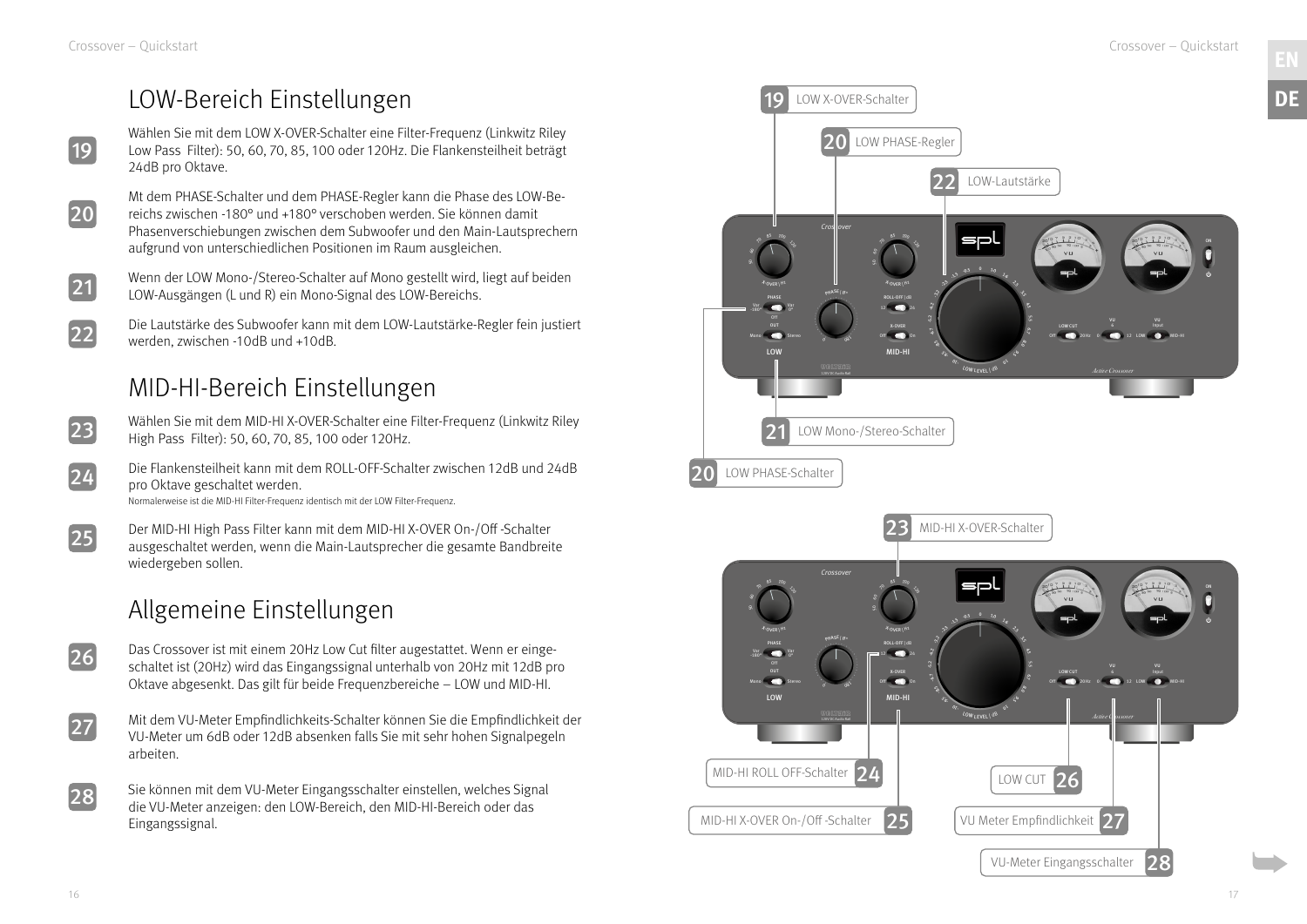### <span id="page-9-0"></span>Sicherheitshinweise

#### **Vor der Inbetriebnahme des Gerätes:**

• Lesen und befolgen Sie diese Sicherheitshinweise.

- Lesen und befolgen Sie die Quickstart-Anleitung.
- •Beachten Sie alle Warnhinweise auf dem Gerät.
- •Bewahren Sie die Bedienungsanleitung mit den Sicherheitshinweisen auf, damit Sie später darin nachschlagen können.



Befolgen Sie immer die nachfolgenden Sicherheitsmaßnahmen, um schwere Verletzungen oder sogar tödliche Unfälle durch elektrischen Schlag, Kurzschluss, Feuer oder andere Gefahren zu vermeiden. Zu diesen Sicherheitsmaßnahmen gehören folgende Punkte, die jedoch keine abschließende Aufzählung darstellen:

#### **Netzanschluss/Netzkabel**

Verlegen Sie das Netzkabel niemals in der Nähe von Wärmequellen, etwa Heizkörpern oder Heizstrahlern, biegen Sie es nicht übermäßig und beschädigen Sie es nicht auf sonstige Weise, stellen Sie keine schweren Gegenstände darauf und verlegen Sie es nicht an einer Stelle, wo jemand darauf treten, darüber stolpern oder etwas darüber rollen könnte.

Betreiben Sie das Gerät nur mit der Spannung, die auf dem Gerät angegeben ist.

Verwenden Sie ausschließlich das mitgelieferte Netzkabel bzw. Netzstecker. Wenn Sie das Gerät in einer anderen Region als der, in der Sie es gekauft haben, verwenden möchten, kann es sein, dass das mitgelieferte Netzkabel nicht kompatibel ist. Wenden Sie sich bitte an Ihren Händler, bei dem Sie das Gerät gekauft haben.

Achten Sie darauf, eine geeignete Steckdose mit Sicherheitserdung zu verwenden. Durch falsche Erdung können elektrische Schläge verursacht werden.

### **Das Gerät darf nicht geöffnet werden**

Dieses Gerät enthält keine vom Anwender zu wartenden Teile. Versuchen Sie nicht, das Gerät zu öffnen oder die inneren Komponenten zu entfernen oder auf irgendeine Weise zu ändern. Sollte einmal eine Fehlfunktion auftreten, schalten Sie das Gerät sofort aus und ziehen Sie das Netzkabel aus der Steckdose. Lassen Sie das Gerät anschließend von einer qualifizierten Fachkraft überprüfen.

#### **Vorsicht mit Wasser**

Achten Sie darauf, dass das Gerät nicht durch Regen nass wird, verwenden Sie es nicht in der Nähe von Wasser oder unter feuchten oder nassen Umgebungsbedingungen und stellen Sie auch keine Behälter (wie z.B. Vasen, Flaschen oder Gläser) mit Flüssigkeiten darauf, die herausschwappen und in Öffnungen hineinfließen könnten. Wenn eine Flüssigkeit wie z.B. Wasser in das

Gerät gelangt, schalten Sie das Gerät sofort aus und ziehen Sie das Netzkabel aus der Steckdose. Lassen Sie das Gerät anschließend von einer qualifizierten Fachkraft überprüfen.

Schließen Sie den Netzstecker niemals mit nassen Händen an oder ziehen Sie ihn heraus.

### **Brandschutz**

Stellen Sie keine brennenden Gegenstände (z.B. Kerzen) auf dem Gerät ab. Ein brennender Gegenstand könnte umfallen und einen Brand verursachen.

#### **Blitz**

Ziehen Sie vor einem Gewitter den Netzstecker aus der Steckdose (jedoch niemals während eines Gewitters). Verfahren Sie ebenso mit verbundenen Geräten und ziehen Sie auch ggf. über eine Gerätekette verbundene Antennen-, Telefon- oder Computernetzkabel aus den Anschlussdosen, um das Gerät vor Blitz oder Überspannungsschäden zu schützen.

#### **Falls Sie etwas ungewöhnliches bemerken**

Wenn eines der folgenden Probleme auftritt, schalten Sie das Gerät sofort aus und ziehen Sie den Netzstecker aus der Steckdose. Lassen Sie das Gerät anschließend von einer qualifizierten Fachkraft überprüfen.

- •Netzkabel oder Netzstecker sind beschädigt.
- •Das Gerät sondert ungewöhnliche Gerüche oder Rauch ab.
- Ein Gegenstand ist in das Gerät gefallen.
- •Während der Verwendung des Geräts kommt es zu einem plötzlichen Tonausfall.



Beachten Sie immer die nachstehend aufgelisteten grundsätzlichen Vorsichtsmaßnahmen, um mögliche Verletzungen bei Ihnen oder anderen Personen oder Schäden am Gerät oder an anderen Gegenständen zu vermeiden. Zu diesen Vorsichtsmaßnahmen gehören die folgenden Punkte, die jedoch keine abschließende Aufzählung darstellen:

### **Netzanschluss/Netzkabel**

Fassen Sie den Netzstecker nur am Stecker selbst und niemals am Kabel an, wenn Sie ihn vom Gerät oder von der Steckdose abziehen. Wenn Sie am Kabel ziehen, kann dieses beschädigt werden. Ziehen Sie bei Nichtbenutzung des Gerätes über einen längeren Zeitraum den Netzstecker aus der Steckdose.

#### **XLR-Ausgangsstecker**

Das Berühren der offenen Pins des XLR-Ausgangssteckers kann ein unangenehmes Gefühl zur Folge haben.

### **Aufstellort**

Achten Sie auf einen sicheren Stand des Geräts, um ein unabsichtliches Umstürzen zu vermeiden. Blockieren Sie nicht die Lüftungsöffnungen. Dieses Gerät

besitzt Lüftungsöffnungen, die eine Überhitzung des Geräteinneren vermeiden sollen. Legen Sie das Gerät insbesondere nicht auf die Seite oder auf den Kopf. Unzureichende Belüftung kann zu Überhitzung führen und u.U. das Gerät beschädigen oder sogar einen Brand auslösen.

Platzieren Sie das Gerät nicht an einem Ort, an dem es in Kontakt mit korrosiven Gasen oder salzhaltiger Luft gelangen könnte. Dadurch kann es zu Fehlfunktionen kommen.

Entfernen Sie alle angeschlossenen Kabel, bevor Sie das Gerät bewegen.

Vergewissern Sie sich beim Aufstellen des Geräts, dass die von Ihnen verwendete Netzsteckdose leicht erreichbar ist. Sollten Probleme auftreten oder es zu einer Fehlfunktion kommen, schalten Sie das Gerät sofort aus, und ziehen Sie den Stecker aus der Steckdose. Auch wenn das Gerät ausgeschaltet ist, fließt eine geringe Menge Strom. Falls Sie das Gerät für längere Zeit nicht nutzen, ziehen Sie unbedingt das Netzkabel aus der Netzsteckdose.

#### **Verbindungen**

Bevor Sie das Gerät an andere elektronische Komponenten anschließen, schalten Sie alle Geräte aus. Stellen Sie zunächst alle Lautstärkeregler an den Geräten auf Minimum, bevor Sie die Geräte ein- oder ausschalten. Verwenden Sie nur geeignete Kabel für die Verbindung mit anderen elektronische Komponenten. Achten Sie darauf, dass die verwendeten Kabel nicht beschädigt sind und den elektrischen Spezifikationen des Anschlusses entsprechen. Ungeeignete oder beschädigte Kabel oder Kabel, die nicht den elektrischen Spezifikationen des Anschlusses entsprechen, können zu Beschädigungen des Gerätes führen.

### **Handhabung**

Betätigen Sie die Regler und Schalter nur, wie es in der Anleitung beschrieben wird. Eine fehlerhafte Einstellung kann zu Beschädigung führen. Betätigen Sie Schalter und Regler niemals gewaltsam.

Stecken Sie nicht Ihre Finger in Schlitze oder Öffnungen am Gerät.

Vermeiden Sie es, fremde Gegenstände (Papier, Plastik, Metall usw.) in die Geräteöffnungen gelangen zu lassen. Falls dies passiert, schalten Sie das Gerät sofort aus und ziehen Sie den Netzstecker aus der Steckdose. Lassen Sie das Gerät anschließend von einer qualifizierten Fachkraft überprüfen.

Setzen Sie das Gerät weder übermäßigem Staub oder Vibrationen noch extremer Kälte oder Hitze aus (beispielsweise direktem Sonnenlicht, in der Nähe einer Heizung oder tagsüber in einem Fahrzeug), um eine mögliche Gehäuseverformung, eine Beschädigung der eingebauten Komponenten oder Fehlfunktionen beim Betrieb zu vermeiden.

Falls sich die Umgebungstemperatur des Gerätes drastisch ändert, kann Kondensation auftreten, (wenn das Gerät zum Beispiel an einen anderen Ort bewegt wird oder unter Einfluss einer Klima- oder Heizanlage steht). Die Verwendung des Geräts bei auftretender Kondensation kann eine Beschädigung verursachen. Schalten Sie das Gerät mehrere Stunden lang nicht ein, bis die Kondensation verschwunden ist. Nur dann ist es sicher, das Gerät einzuschalten.

### **Reinigung**

Trennen Sie das Gerät vor der Reinigung von der Stromversorgung.

Verwenden Sie zur Reinigung keine Lösemittel, damit die Gehäuseoberfläche nicht beschädigt wird. Benutzen Sie ein sauberes, trockenes Tuch, eventuell mit ein wenig säurefreiem Reinigungsöl getränkt.

### **Haftungsausschluss**

Windows® ist in den USA und anderen Ländern ein eingetragenes Warenzeichen der Microsoft® Corporation.

Apple, Mac und Macintosh sind in den USA und anderen Ländern als Warenzeichen von Apple Inc. eingetragen. Die in dieser Anleitung erwähnten Firmen- und Produktnamen sind Warenzeichen bzw. eingetragene Warenzeichen der betreffenden Firmen.

SPL und das SPL-Logo sind eingetragene Warenzeichen der SPL electronics GmbH.

SPL haftet nicht für Schäden, die auf eine nicht ordnungsgemäße Bedienung oder Änderungen am Gerät zurückzuführen sind, oder für den Verlust oder die Zerstörung von Daten.

#### **Verbraucherinformation zur Sammlung und Entsorgung alter Elektrogeräte**



Befindet sich dieses Symbol auf dem Gerät, darf es nicht mit dem normalen Haushaltsabfall entsorgt werden.

In Übereinstimmung mit der Richtlinie 2012/19/EU bringen Sie alte Geräte bitte

zur fachgerechten Entsorgung, Wiederaufbereitung und Wiederverwendung zu den entsprechenden Rücknahmeeinrichtungen.

Durch die fachgerechte Entsorgung der Elektrogeräte helfen Sie, wertvolle Ressourcen zu schützen, und verhindern mögliche negative Auswirkungen auf die Gesundheit und die Umwelt, die andernfalls durch unsachgerechte Müllentsorgung auftreten könnten. Für weitere Informationen zum Sammeln und Wiederaufbereiten alter Elektrogeräte kontaktieren Sie bitte Ihre örtliche Stadt- oder Gemeindeverwaltung, Ihren Abfallentsorgungsdienst oder den Händler, wo Sie das Gerät gekauft haben.

Diese Richtlinie gilt nur innerhalb der Europäischen Union. Wenn Sie ausserhalb der EU Geräte ausrangieren möchten, kontaktieren Sie bitte Ihre örtlichen Behörden oder Ihren Händler und fragen Sie nach einer sachgerechten Entsorgungsmethode.

WEEE-Registrierung: 973 349 88

**DE**